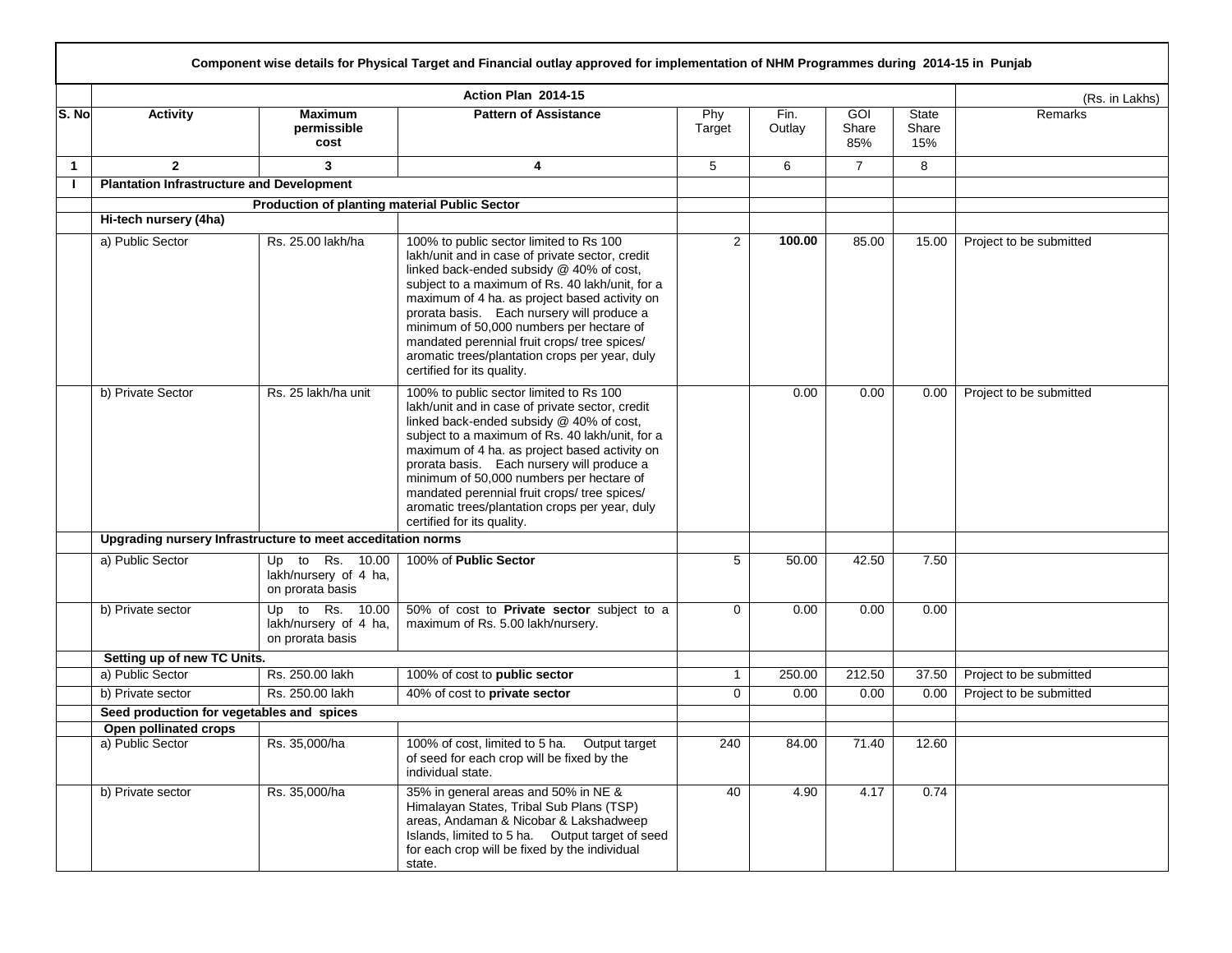|                | Seed infrastructure                                        |                                                  |                                                                                                                                                                                                                                                                                                                                                                                     |                |        |        |       |                         |
|----------------|------------------------------------------------------------|--------------------------------------------------|-------------------------------------------------------------------------------------------------------------------------------------------------------------------------------------------------------------------------------------------------------------------------------------------------------------------------------------------------------------------------------------|----------------|--------|--------|-------|-------------------------|
|                | a) Public sector                                           | Rs. 200.00 lakh                                  | 100% of cost                                                                                                                                                                                                                                                                                                                                                                        | 0              | 0.00   | 0.00   | 0.00  |                         |
|                | b) Private sector                                          | Rs. 200.00 lakh                                  | 50% of cost                                                                                                                                                                                                                                                                                                                                                                         | $\overline{1}$ | 50.00  | 42.50  | 7.50  | Project to be submitted |
|                | Sub-total Planting<br>material                             |                                                  |                                                                                                                                                                                                                                                                                                                                                                                     | 289.00         | 538.90 | 458.07 | 80.84 |                         |
| $\overline{2}$ |                                                            | Establishment of new gardens / Area Expansion    |                                                                                                                                                                                                                                                                                                                                                                                     |                |        |        |       |                         |
|                |                                                            | per beneficiary)                                 | Fruit crops other than cost intensive crops using normal spacing (For a maximum area of 4 ha                                                                                                                                                                                                                                                                                        |                |        |        |       |                         |
|                | <b>Fruits - Perennials</b>                                 |                                                  |                                                                                                                                                                                                                                                                                                                                                                                     |                |        |        |       |                         |
|                | (a) Cost intensive crops                                   |                                                  |                                                                                                                                                                                                                                                                                                                                                                                     |                |        |        |       |                         |
|                |                                                            | Fruit crops like Grape, Kiwi, Passion fruit etc. |                                                                                                                                                                                                                                                                                                                                                                                     |                |        |        |       |                         |
|                | a) Integrated package with<br>drip irrigation and trellis. | Rs. 4.00 lakh/ha.                                | Maximum of Rs. 1.60 lakh/- per ha. (40% of<br>cost) for meeting the expenditure on planting<br>material and cost of material for drip irrigation,<br>trellies and INM/IPM, in 3 installments of<br>60:20:20 subject to survival rate of 75% in 2 <sup>nd</sup><br>year and 90% in 3rd year).                                                                                        | 4              | 3.84   | 3.26   | 0.58  |                         |
|                | b) Without integration                                     | Rs. 1.25 lakh/ha                                 | Maximum of Rs. 0.50 lakh/ha (40% of cost) for<br>meeting the expenditure on planting material<br>and cost of INM/IPM in three installments of<br>60:20:20 subject to survival rate of 75% in 2 <sup>nd</sup><br>year and 90% in 3rd year.<br>For (a) and (b)<br>above, in the case of TSP areas, Andaman &<br>Nicobar and Lakshadweep Islands, assistance<br>will be @ 50% of cost. | $\Omega$       | 0.00   | 0.00   | 0.00  |                         |
|                | <b>Sub Total</b>                                           |                                                  |                                                                                                                                                                                                                                                                                                                                                                                     | 4              | 3.84   | 3.26   | 0.58  |                         |
|                | <b>Maintenance without Integration</b>                     |                                                  |                                                                                                                                                                                                                                                                                                                                                                                     |                |        |        |       |                         |
|                | 1st Year                                                   |                                                  |                                                                                                                                                                                                                                                                                                                                                                                     | $\mathbf 0$    | 0.00   | 0.00   | 0.00  |                         |
|                | 2nd Year                                                   |                                                  |                                                                                                                                                                                                                                                                                                                                                                                     | $\Omega$       | 0.00   | 0.00   | 0.00  |                         |
|                | ii) Strawberry                                             |                                                  |                                                                                                                                                                                                                                                                                                                                                                                     |                |        |        |       |                         |
|                | a) Integrated package with<br>drip irrigation & mulching   | Rs. 2.80 lakh/ha                                 | Maximum of Rs. 1.12 lakh/ per ha. (40% of<br>cost) for meeting the expenditure on planting<br>material and cost of material for drip irrigation,<br>mulching and INM/IPM, in one installment.                                                                                                                                                                                       | 4              | 4.48   | 3.81   | 0.67  |                         |
|                | b) Without integration                                     | Rs. 1.25 lakh/ha                                 | Maximum of Rs. 0.50 lakh/ha (40% of cost) for<br>meeting the expenditure on planting material<br>INM/IPM one installment.<br>and cost of<br>For (a) and (b) above, in the case of TSP<br>areas, Andaman & Nicobar and Lakshadweep<br>Islands, assistance will be @ 50% of cost.                                                                                                     | $\mathbf{1}$   | 0.60   | 0.51   | 0.09  |                         |
|                | v) Banana (TC)                                             |                                                  |                                                                                                                                                                                                                                                                                                                                                                                     |                |        |        |       |                         |
|                | Integrated package<br>a)<br>with drip irrigation.          | Rs. 3.00 lakh/ha                                 | Maximum of Rs. 1.20 lakh/ha (40 % of cost) for<br>meeting the expenditure on planting material<br>and cost of material for drip system, INM/IPM<br>etc., in 2 installments (75:25).                                                                                                                                                                                                 | $\Omega$       | 0.00   | 0.00   | 0.00  |                         |
|                | b) Without integration                                     | Rs. 1.25 lakh/ha.                                | Max. of Rs. 0.50 lakh per ha, (40% of cost) for<br>meeting the expenditure on planting material<br>and cost of INM/IPM in 2 installments (75:25).<br>For (a) and (b) above, in the case of TSP<br>areas, Andaman & Nicobar and Lakshadweep<br>Islands, assistance will be @ 50% of cost in 2<br>installments (75:25).                                                               | $\mathcal{P}$  | 0.75   | 0.64   | 0.11  |                         |
|                | <b>Sub Total</b>                                           |                                                  |                                                                                                                                                                                                                                                                                                                                                                                     | $\overline{7}$ | 5.83   | 4.96   | 0.87  |                         |
|                | <b>Maintenance without Integration</b>                     |                                                  |                                                                                                                                                                                                                                                                                                                                                                                     |                |        |        |       |                         |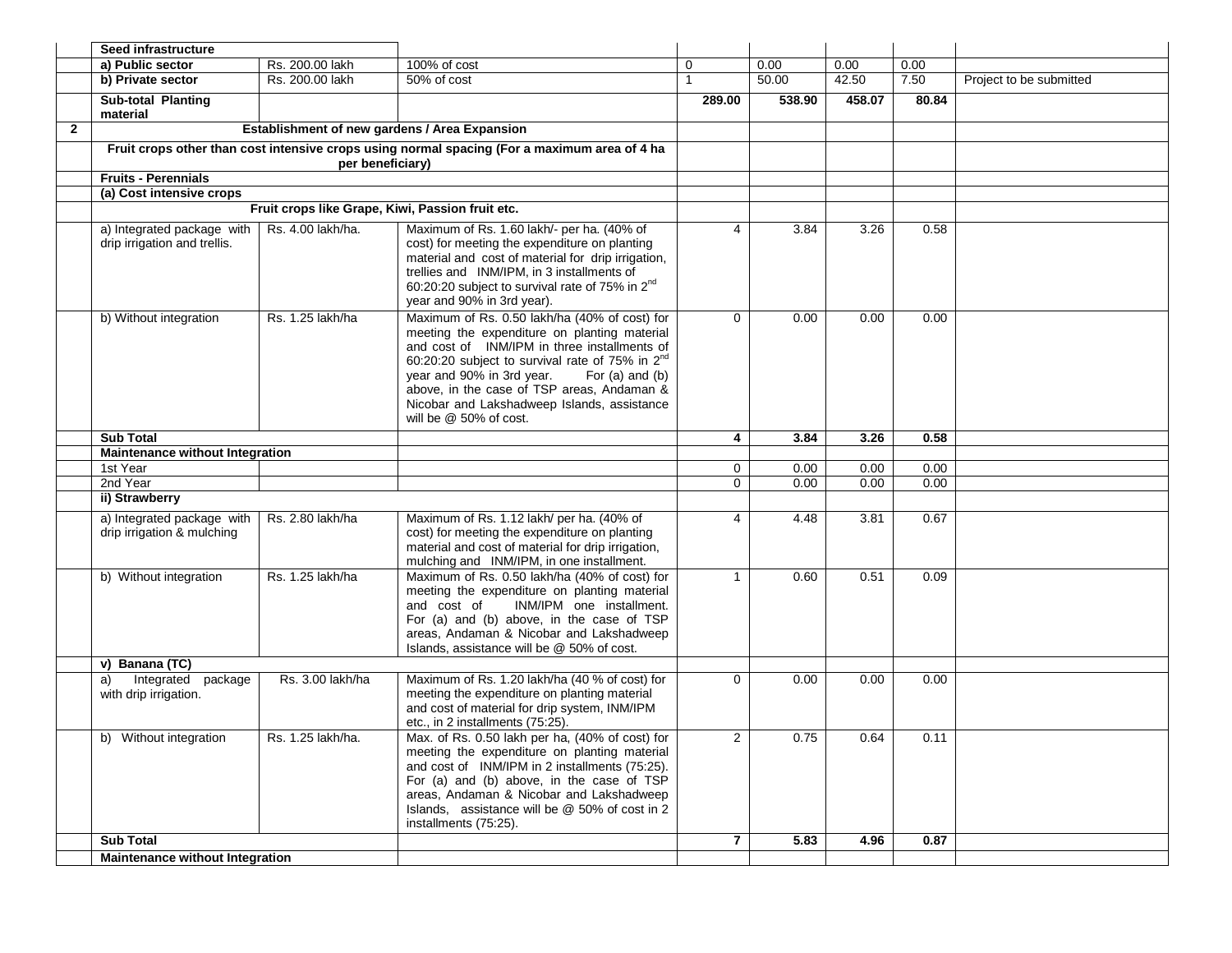| 1st Year                                                                                             |                   |                                                                                                                                                                                                                                                                                                                                                                                                             | $\overline{0}$  | 0.00   | 0.00   | 0.00  |                         |
|------------------------------------------------------------------------------------------------------|-------------------|-------------------------------------------------------------------------------------------------------------------------------------------------------------------------------------------------------------------------------------------------------------------------------------------------------------------------------------------------------------------------------------------------------------|-----------------|--------|--------|-------|-------------------------|
| vii) Papaya                                                                                          |                   |                                                                                                                                                                                                                                                                                                                                                                                                             |                 |        |        |       |                         |
| a) Integrated package<br>with drip irrigation.                                                       | Rs. 2.00 lakh/ha. | Maximum of Rs. 0.80 lakh/ha (40% of the cost)<br>for meeting expenditure on planting material,<br>drip irrigation and cost of material for INM/IPM,<br>in 2 installments (75:25).                                                                                                                                                                                                                           | $\Omega$        | 0.00   | 0.00   | 0.00  |                         |
| b) Without integration                                                                               | Rs. 60,000/ha     | Maximum of Rs. 0.30 lakh/ha (50 % of cost) for<br>meeting the expenditure on planting material<br>and cost of INM/IPM in 2 installments (75:25).<br>For (a) and (b) above, in the case of NE and<br>Himalayan States, TSP areas, Andaman &<br>Lakshadweep<br>Islands,<br>Nicobar<br>and<br>assistance will be @ 50% of cost in 2<br>installments (75:25).                                                   | $\mathbf{1}$    | 0.23   | 0.19   | 0.03  |                         |
| <b>Sub Total</b>                                                                                     |                   |                                                                                                                                                                                                                                                                                                                                                                                                             | $\mathbf 1$     | 0.23   | 0.19   | 0.03  |                         |
| Maintenance without Integration                                                                      |                   |                                                                                                                                                                                                                                                                                                                                                                                                             |                 |        |        |       |                         |
| 1st Year                                                                                             |                   |                                                                                                                                                                                                                                                                                                                                                                                                             | $\mathbf 0$     | 0.00   | 0.00   | 0.00  |                         |
|                                                                                                      |                   | ix) High density planting (mango, guava, litchi, pomegranate, apple, citrus etc).                                                                                                                                                                                                                                                                                                                           |                 |        |        |       |                         |
| a) Integrated package with<br>drip irrigation                                                        | Rs. 1.50 lakh /ha | Maximum of Rs. 0.60 lakh per ha. (40% of<br>cost) for meeting the expenditure on planting<br>material, cost of drip system, INM/IPM, canopy<br>management etc., in 3 installments of 60:20:20<br>subject to survival rate of 75% in 2nd year and<br>90% in 3 <sup>rd</sup> year).                                                                                                                           | $\overline{90}$ | 32.40  | 27.54  | 4.86  |                         |
| b) Without Integration.                                                                              | Rs. 1.00 lakh/ha. | Maximum of Rs. 0.40 lakh/ha (40% of the cost)<br>for meeting the expenditure on planting<br>material and cost of INM/IPM in 3 installments<br>$(60:20:20)$ . For $(a)$ and $(b)$ above, in the case of<br>TSP areas, Andaman & Nicobar and<br>Lakshadweep Islands, assistance will be @<br>50% of cost in 3 installments of 60:20:20<br>subject to survival rate of 75% in 2nd year and<br>90% in 3rd year) | 110             | 26.40  | 22.44  | 3.96  |                         |
| <b>Sub Total</b>                                                                                     |                   |                                                                                                                                                                                                                                                                                                                                                                                                             | 200             | 58.80  | 49.98  | 8.82  |                         |
| Maintenance without Integration                                                                      |                   |                                                                                                                                                                                                                                                                                                                                                                                                             |                 |        |        |       |                         |
| 1st Year                                                                                             |                   |                                                                                                                                                                                                                                                                                                                                                                                                             | 83              | 6.65   | 5.65   | 1.00  | As per norms of 2013-14 |
| 2nd Year                                                                                             |                   |                                                                                                                                                                                                                                                                                                                                                                                                             | $\overline{24}$ | 1.89   | 1.61   | 0.28  | As per norms of 2013-14 |
| <b>Sub Total Maintenance</b><br>(b) Fruit crops other than cost intensive crops using normal spacing |                   |                                                                                                                                                                                                                                                                                                                                                                                                             | 107             | 8.54   | 7.26   | 1.28  |                         |
| a) Integrated package with<br>drip irrigation                                                        | Rs. 1.00 lakh/ha  | Maximum of Rs. 0.40 lakh/ ha. (40% of cost)<br>for meeting the expenditure on planting<br>material, cost of drip system, INM/IPM, canopy<br>management etc in 3 installments of 60:20:20<br>subject to survival rate of 75% in 2nd year &<br>90% in 3rd year for perennial crops and for non<br>perennial crops in 2 installments of 75:25.                                                                 | 400             | 96.00  | 81.60  | 14.40 |                         |
| b) Without Integration                                                                               | Rs. 60,000/ha     | Maximum of Rs. 0.30 lakh/ha (50 % of cost) for<br>meeting the expenditure on planting material<br>and cost of INM/IPM in 3 installments of<br>60:20:20.                                                                                                                                                                                                                                                     | 1550            | 279.00 | 237.15 | 41.85 |                         |
| <b>Sub Total</b>                                                                                     |                   |                                                                                                                                                                                                                                                                                                                                                                                                             | 1950            | 375.00 | 318.75 | 56.25 |                         |
| <b>Maintenance without Integration</b>                                                               |                   |                                                                                                                                                                                                                                                                                                                                                                                                             |                 |        |        |       |                         |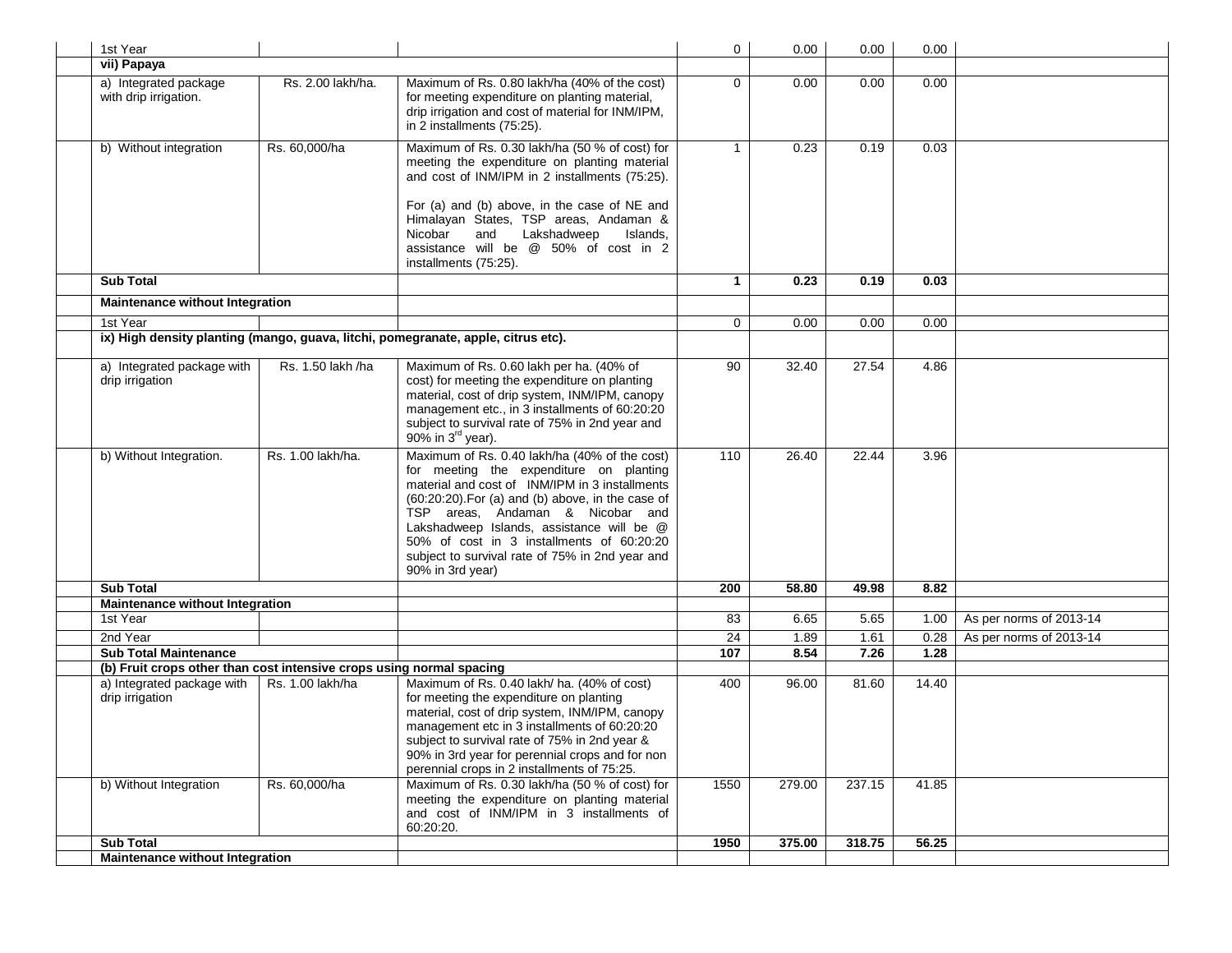|                | 1st Year                                              |                      |                                                                                                                                                                                                                                     | 954           | 57.23          | 48.65          | 8.58           | As per norms of 2013-14 |
|----------------|-------------------------------------------------------|----------------------|-------------------------------------------------------------------------------------------------------------------------------------------------------------------------------------------------------------------------------------|---------------|----------------|----------------|----------------|-------------------------|
|                | 2nd Year                                              |                      |                                                                                                                                                                                                                                     | 2667          | 160.04         | 136.03         | 24.01          | As per norms of 2013-14 |
|                | <b>Sub Total Maintenance</b>                          |                      |                                                                                                                                                                                                                                     | 3621          | 217.27         | 184.68         | 32.59          |                         |
|                |                                                       |                      | Vegetable (For maximum area of 2 ha per beneficiary)                                                                                                                                                                                |               |                |                |                |                         |
|                | Hybrid                                                | Rs.50.000/ha         | 40% of cost in general areas                                                                                                                                                                                                        | 1500          | 300.00         | 255.00         | 45.00          |                         |
|                | Sub-total                                             |                      |                                                                                                                                                                                                                                     | 1500          | 300.00         | 255.00         | 45.00          |                         |
| $\mathbf{3}$   | Flowers (For a maximum of 2 ha per beneficiary)       |                      |                                                                                                                                                                                                                                     |               |                |                |                |                         |
|                | <b>Cut flowers</b>                                    |                      |                                                                                                                                                                                                                                     |               |                |                |                |                         |
|                | <b>Small &amp; Marginal Farmers</b>                   | Rs. 1.00 lakh/ha     | 40% of cost                                                                                                                                                                                                                         | 0.0           | 0.00           | 0.00           | 0.00           |                         |
|                | Other farmers                                         | do                   | 25% of the cost                                                                                                                                                                                                                     | 0.0           | 0.00           | 0.00           | 0.00           |                         |
|                | <b>Bulbulous flowers</b>                              |                      |                                                                                                                                                                                                                                     |               |                |                |                |                         |
|                | Small & Marginal Farmers                              | Rs. 1.50 lakh/ha     | 40 % of the cost                                                                                                                                                                                                                    | 100.0         | 60.00          | 51.00          | 9.00           |                         |
|                | Other farmers                                         | do                   | 25% of cost                                                                                                                                                                                                                         | 0.0           | 0.00           | 0.00           | 0.00           |                         |
|                | <b>Loose Flowers</b>                                  |                      |                                                                                                                                                                                                                                     |               |                |                |                |                         |
|                | Small & Marginal Farmers                              | Rs. 40,000/ha        | 40% of cost                                                                                                                                                                                                                         | 50.0          | 8.00           | 6.80           | 1.20           |                         |
|                | Other farmers                                         | do                   | 25% of cost                                                                                                                                                                                                                         | 0.0           | 0.00           | 0.00           | 0.00           |                         |
|                | <b>Sub-total flowers</b>                              |                      |                                                                                                                                                                                                                                     | 150.0         | 68.00          | 57.80          | 10.20          |                         |
| $\overline{4}$ | Spices (For a maximum area of 4 ha per beneficiary)   |                      |                                                                                                                                                                                                                                     |               |                |                |                |                         |
|                | Seed spice and<br>Rhizomatic spices                   | Rs.30,000/ha         | Maximum of Rs. 12,000/- per ha. (40% of cost)<br>for meeting the expenditure on planting<br>material and cost of material for INM/IPM etc).                                                                                         | 40            | 4.80           | 4.08           | 0.72           |                         |
|                | <b>Perennial spices</b><br>(black pepper)             | Rs. 50.000/ha        | Maximum of Rs. 20,000/- per ha (@40% of<br>cost) for meeting the expenditure on planting<br>material and cost of material for INM/IPM etc.<br>For (i) and (ii) above, in the case of TSP areas,<br>Andaman and Lakshadweep Islands, | $\Omega$      | 0.00           | 0.00           | 0.00           |                         |
|                |                                                       |                      | assistance will be @ 50% of cost.                                                                                                                                                                                                   |               |                |                |                |                         |
|                | Sub-total spices<br><b>Grand Total Area Expansion</b> |                      |                                                                                                                                                                                                                                     | 40<br>3852.20 | 4.80<br>816.50 | 4.08<br>694.02 | 0.72<br>122.47 |                         |
|                | <b>Grand Total Maintenance</b>                        |                      |                                                                                                                                                                                                                                     | 3727.94       | 225.81         | 191.94         | 33.87          |                         |
|                | <b>Mushrooms</b>                                      |                      |                                                                                                                                                                                                                                     |               |                |                |                |                         |
|                | <b>Production unit</b>                                |                      |                                                                                                                                                                                                                                     |               |                |                |                |                         |
|                | <b>Public Sector</b>                                  | Rs. 20.00 lakh/ unit | 100% of the cost.                                                                                                                                                                                                                   | 0.0           | 0.00           | 0.00           | 0.00           |                         |
|                | <b>Private Sector</b>                                 | Rs. 20.00 lakh/ unit | 40% of cost for private sector, for meeting the<br>expenditure on infrastructure, as credit linked<br>back ended subsidy.                                                                                                           | 5.0           | 40.00          | 34.00          | 6.00           |                         |
|                | Spawn making unit                                     |                      |                                                                                                                                                                                                                                     |               |                |                |                |                         |
|                | <b>Public Sector</b>                                  | Rs. 15 lakh/ unit    | 100% of the cost.                                                                                                                                                                                                                   |               | 0.00           | 0.00           | 0.00           |                         |
|                | <b>Private Sector</b>                                 | Rs. 15 lakh/ unit    | 40% of cost for private sector, for meeting the<br>expenditure on infrastructure, as credit linked<br>back ended subsidy.                                                                                                           | 2.0           | 12.00          | 10.20          | 1.80           |                         |
|                | <b>Compost making unit</b>                            |                      |                                                                                                                                                                                                                                     |               |                |                |                |                         |
|                | <b>Public Sector</b>                                  | Rs. 20.00 lakh/ unit | 100% of the cost.                                                                                                                                                                                                                   |               | 0.00           | 0.00           | 0.00           |                         |
|                | Private Sector                                        | Rs. 20.00 lakh/ unit | 40% of cost for private sector, for meeting the<br>expenditure on infrastructure, as credit linked<br>back ended subsidy.                                                                                                           | 4.0           | 32.00          | 27.20          | 4.80           |                         |
|                | <b>Sub-total mushrooms</b>                            |                      |                                                                                                                                                                                                                                     | 11.00         | 84.00          | 71.40          | 12.60          |                         |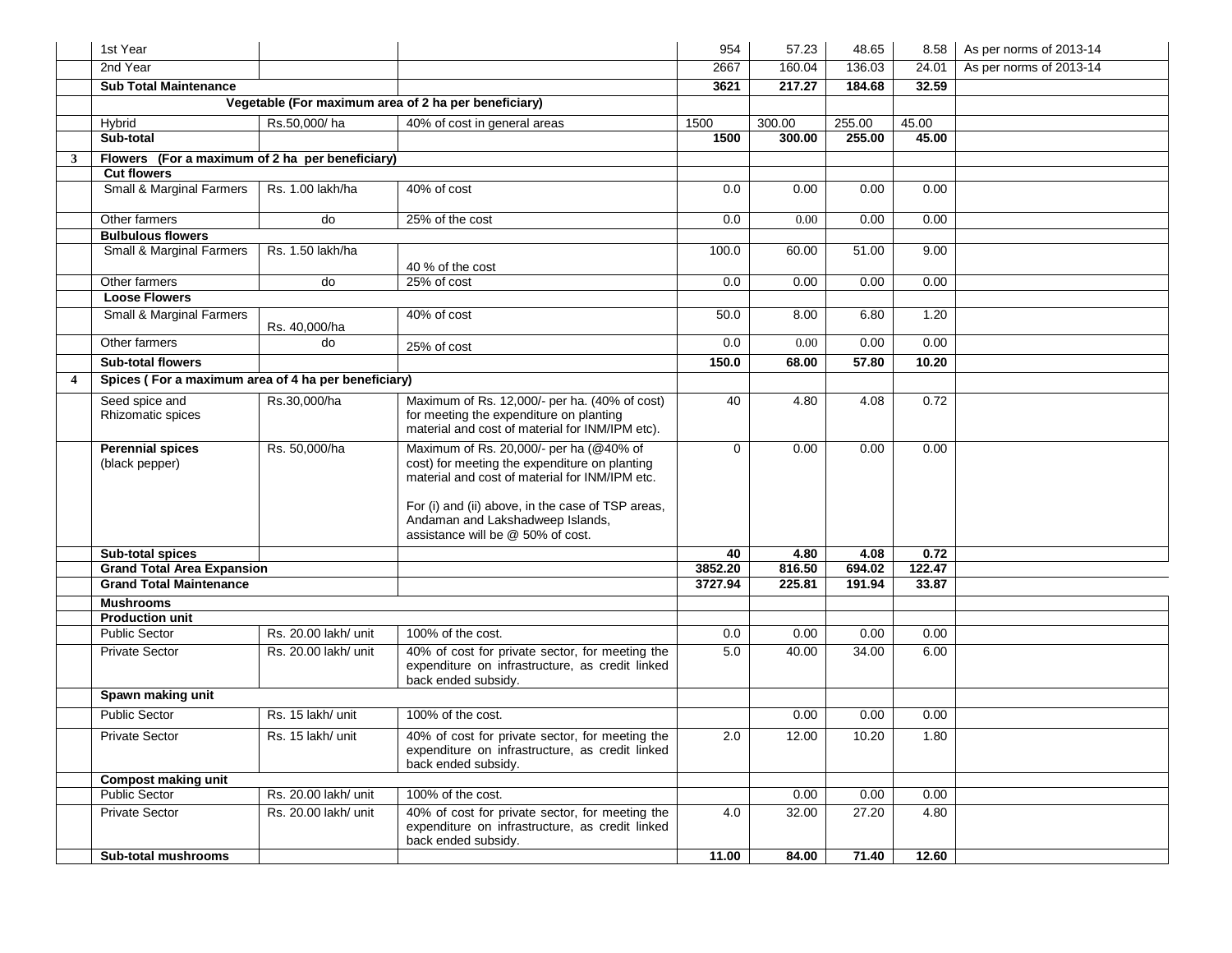| 5 | Rejuvenation/replacement<br>of senile plantation<br>including Canopy<br>management. Mango | Rs. 40,000/ha                                            | 50% of the total cost subject to a maximum of<br>Rs. 20,000/ha limited to two ha per beneficiary. | 600  | 120.00 | 102.00 | 18.00  | To be implemented<br>as<br>per<br>quidelines circulated                                                                                |
|---|-------------------------------------------------------------------------------------------|----------------------------------------------------------|---------------------------------------------------------------------------------------------------|------|--------|--------|--------|----------------------------------------------------------------------------------------------------------------------------------------|
|   | Sub-total                                                                                 |                                                          |                                                                                                   | 600  | 120.00 | 102.00 | 18.00  |                                                                                                                                        |
|   | <b>Creation of Water resources</b>                                                        |                                                          |                                                                                                   |      |        |        |        |                                                                                                                                        |
|   | <b>Community tanks</b>                                                                    |                                                          |                                                                                                   |      |        |        |        |                                                                                                                                        |
|   | ha. of command area, with pond size of 100m x 100m x 3m) -                                |                                                          | i) Community tanks/on farm ponds/on farm water reservoirs with use of plastic/RCC lining - (10    |      |        |        |        |                                                                                                                                        |
|   |                                                                                           |                                                          | Community tanks/on farm ponds/on farm water reservoirs with use of plastic/RCC lining             |      |        |        |        |                                                                                                                                        |
|   | Plain areas                                                                               | Rs. 20.00 lakh in<br>plain areas                         | 100% of cost for 10 ha command                                                                    | 35   | 700.0  | 595.0  | 105.0  |                                                                                                                                        |
|   | Hilly areas.                                                                              | Rs. 25 lakh/ unit for<br>Hilly areas.                    | 100% of cost for 10 ha command                                                                    |      | 0.00   | 0.00   | 0.00   |                                                                                                                                        |
|   | ii) Water harvesting system for individuals- for storage of water in 20mx20mx3m           |                                                          |                                                                                                   |      |        |        |        |                                                                                                                                        |
|   | Plain areas                                                                               | Rs. 1.50 lakh/unit in<br>plain areas and                 | 50% of cost. Maintenance to be ensured by<br>the beneficiary.                                     | 5    | 3.75   | 3.19   | 0.56   |                                                                                                                                        |
|   | Hilly areas.                                                                              | Rs. 1.80 lakh/unit in<br>hilly areas                     | 50% of cost. Maintenance to be ensured by<br>the beneficiary.                                     |      | 0.00   | 0.00   | 0.00   |                                                                                                                                        |
|   | Sub-total                                                                                 |                                                          |                                                                                                   | 40   | 703.75 | 598.19 | 105.56 |                                                                                                                                        |
| 5 |                                                                                           | <b>Protected cultivation</b>                             |                                                                                                   |      |        |        |        |                                                                                                                                        |
|   | a) Green House structure                                                                  |                                                          |                                                                                                   |      |        |        |        |                                                                                                                                        |
|   | Fan & Pad system                                                                          | Rs. 1650/Sq.m (up to<br>area 500 Sq. m)                  | 50% of cost for a maximum area of 4000 sq. m<br>per beneficiary.                                  | 0.05 | 4.13   | 3.51   | 0.62   | Minutes of SLEC meeting to be<br>submitted along with details of<br>beneficiareis, locaiton,<br>etc to<br>facilitate release of funds. |
|   | Fan & Pad system                                                                          | Rs. 1465/Sq. m (>500<br>Sq.m up to 1008<br>Sqm)          | 50% of cost for a maximum area of 4000 sq. m<br>per beneficiary.                                  | 2.89 | 211.71 | 179.95 | 31.76  |                                                                                                                                        |
|   | Fan & Pad system                                                                          | 1420/Sq.<br>Rs.<br>m<br>(>1008 Sq. m up to<br>2080 Sq.m) | 50% of cost for a maximum area of 4000 sq. m<br>per beneficiary.                                  | 0.40 | 28.40  | 24.14  | 4.26   |                                                                                                                                        |
|   | Fan & Pad system                                                                          | 1400/Sq.<br>Rs.<br>m<br>(>2080 Sq. m upto<br>4000 Sq.m)  | 50% of cost for a maximum area of 4000 sq. m<br>per beneficiary.                                  | 1.60 | 112.00 | 95.20  | 16.80  |                                                                                                                                        |
|   | (b) Naturally ventilated system                                                           |                                                          |                                                                                                   |      |        |        |        |                                                                                                                                        |
|   | (i) Tubular structur                                                                      | Rs.1060/Sq.m                                             | 50% of the cost limited to 4000 Sq.m per<br>beneficiary.                                          | 2.65 | 140.45 | 119.38 | 21.07  |                                                                                                                                        |
|   | (i) Tubular structur                                                                      | Rs. 935/Sq.m (>500<br>Sq. m up to 1008 Sq.<br>m)         | 50% of the cost limited to 4000 Sq.m per<br>beneficiary.                                          | 5.00 | 233.75 | 198.69 | 35.06  |                                                                                                                                        |
|   | (i) Tubular structur                                                                      | Rs. 890/Sq. m (>1008<br>Sq.m up to 2080 Sq.<br>m)        | 50% of the cost limited to 4000 Sq.m per<br>beneficiary.                                          | 6.54 | 291.10 | 247.44 | 43.67  |                                                                                                                                        |
|   | (i) Tubular structur                                                                      | Rs. 844/Sq. m (>2080<br>Sq. m up to 4000 Sq.<br>m)       | 50% of the cost limited to 4000 Sq.m per<br>beneficiary.                                          | 5.60 | 236.32 | 200.87 | 35.45  |                                                                                                                                        |
|   | c) Plastic Mulching                                                                       |                                                          |                                                                                                   |      |        |        |        |                                                                                                                                        |
|   | <b>Plastic Mulching</b>                                                                   | Rs. 32,000/ha                                            | 50% of the total cost limited to 2 ha per<br>beneficiary.                                         | 137  | 21.92  | 18.63  | 3.29   |                                                                                                                                        |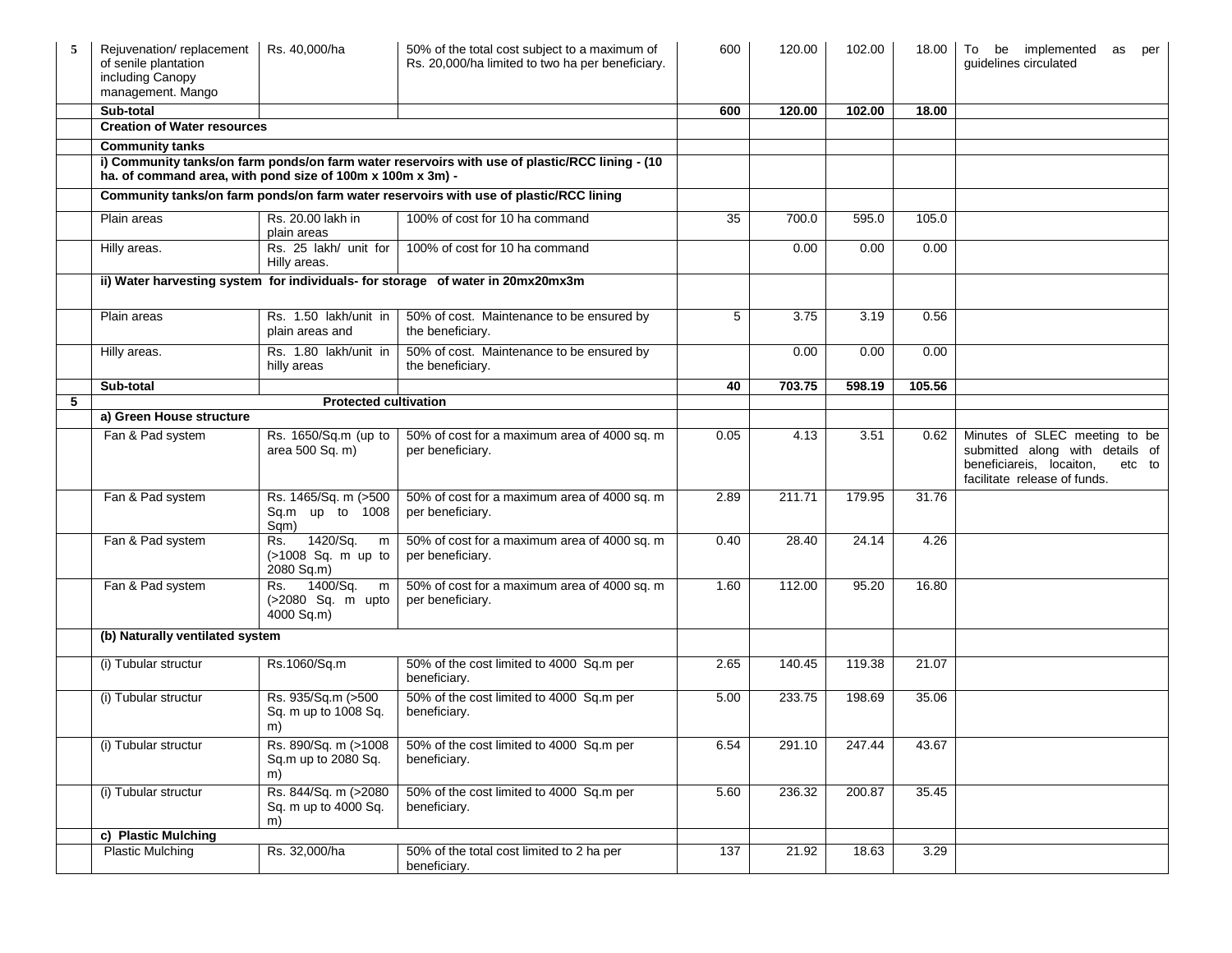|                | <b>Plastic Mulching</b>                                                                                      | Rs. 36,800/ha for hilly<br>areas                                                          | 50% of the total cost limited to 2 ha per<br>beneficiary.                                                                                                                                                                                                            | $\overline{0}$  | 0.00    | 0.00    | 0.00   |                                                                                                          |
|----------------|--------------------------------------------------------------------------------------------------------------|-------------------------------------------------------------------------------------------|----------------------------------------------------------------------------------------------------------------------------------------------------------------------------------------------------------------------------------------------------------------------|-----------------|---------|---------|--------|----------------------------------------------------------------------------------------------------------|
|                | d) Shade Net House                                                                                           |                                                                                           |                                                                                                                                                                                                                                                                      |                 |         |         |        |                                                                                                          |
|                | i) Tubular structure                                                                                         | Rs. 710/Sq.m                                                                              | 50% of cost limited to 4000 Sq.m per<br>beneficiary.                                                                                                                                                                                                                 | 3.00            | 106.50  | 90.53   | 15.98  |                                                                                                          |
|                | <b>Plastic Tunnels</b>                                                                                       | Rs. 60/Sq.m                                                                               | 50% of cost limited 1000 sq. m per beneficiary.                                                                                                                                                                                                                      | 37.5            | 112.50  | 95.63   | 16.88  |                                                                                                          |
|                | <b>Plastic Tunnels</b>                                                                                       | Rs.75/Sq.m for hilly<br>areas.                                                            | 50% of cost limited 1000 sq. m per beneficiary.                                                                                                                                                                                                                      |                 | 0.00    | 0.00    | 0.00   |                                                                                                          |
|                | Walk in tunnels                                                                                              | Rs. 600/ Sq.m                                                                             | 50% of the cost limited to 4000 sq.m. (each unit<br>not to exceed 800 Sq. m per beneficiary).                                                                                                                                                                        | 4               | 120.00  | 102.00  | 18.00  |                                                                                                          |
|                | e) Anti Bird/Anti Hail<br><b>Nets</b>                                                                        | Rs.35/- per Sq.m                                                                          | 50% of cost limited to 5000 Sq.m per<br>beneficiary.                                                                                                                                                                                                                 |                 | 0.00    | 0.00    | 0.00   |                                                                                                          |
|                | f) Cost of planting material<br>& cultivation of high value<br>vegetables grown in poly<br>house             | Rs.140/Sq. m                                                                              | 50% of cost limited to 4000 Sq.m per<br>beneficiary.                                                                                                                                                                                                                 | 19              | 129.50  | 110.08  | 19.43  |                                                                                                          |
|                | g) Cost of planting material<br>& cultivation of Orchid &<br>Anthurium under poly<br>house/shade net house.  | Rs. 700/Sq.m                                                                              | 50% of cost limited to 4000 Sq. m per<br>beneficiary.                                                                                                                                                                                                                |                 | 0.00    | 0.00    | 0.00   |                                                                                                          |
|                | h) Cost of planting material<br>& cultivation of Carnation &<br>Gerbera under poly<br>house/shade net house. | Rs. 610/Sq.m                                                                              | 50% of cost limited to 4000 Sq. m per<br>beneficiary.                                                                                                                                                                                                                | 9               | 274.50  | 233.33  | 41.18  |                                                                                                          |
|                | i) Cost of planting material<br>& cultivation of Rose and<br>lilum under poly<br>house/shade net house       | Rs. 426/Sq.m                                                                              | 50% of cost limited to 4000 Sq. m per<br>beneficiary.                                                                                                                                                                                                                | $\overline{2}$  | 37.91   | 32.23   | 5.69   |                                                                                                          |
|                | Sub-total protected cultivation                                                                              |                                                                                           |                                                                                                                                                                                                                                                                      | 235.51          | 2060.69 | 1751.59 | 309.10 |                                                                                                          |
| 6              |                                                                                                              |                                                                                           | Promotion of Integrated Nutrient Management(INM)/ Integrated Pest Management (IPM)                                                                                                                                                                                   |                 |         |         |        |                                                                                                          |
|                | Promotion of IPM                                                                                             | Rs. 4000/ha                                                                               | 30% of cost subject to a maximum of Rs<br>1200/ha limited to 4.00 ha/ beneficiary.                                                                                                                                                                                   | 1000            | 12.00   | 10.20   | 1.80   | To be need based and taken up<br>after identifying problem of pest /<br>disease and nutrient deficiency. |
|                | Promotion of INM                                                                                             | Rs. 4000/ha                                                                               | 30% of cost subject to a maximum of Rs<br>1200/ha limited to 4.00 ha/ beneficiary.                                                                                                                                                                                   |                 | 0.00    | 0.00    | 0.00   | do                                                                                                       |
|                | Disease forecasting unit<br>(PSUs)                                                                           | Rs. 6.00 lakh/unit                                                                        | 100 % of costs.                                                                                                                                                                                                                                                      | 1               | 6.00    | 5.10    | 0.90   |                                                                                                          |
|                | Sub-total INM / IPM                                                                                          |                                                                                           |                                                                                                                                                                                                                                                                      | 1001            | 18.00   | 15.30   | 2.70   |                                                                                                          |
| $\overline{7}$ | <b>Adoption Organic Farming</b>                                                                              |                                                                                           |                                                                                                                                                                                                                                                                      |                 |         |         |        |                                                                                                          |
|                | iii) Vermi compost Units /organic input production unit                                                      |                                                                                           |                                                                                                                                                                                                                                                                      |                 |         |         |        |                                                                                                          |
|                | i) Vermi compost Units                                                                                       | Rs.1,00,000/ unit for<br>permanent structure<br>and Rs. 16,000/unit<br>for HDPE Vermibed. | 50% of cost conforming to the size of the unit of<br>30'x8'x2.5' dimension of permanent structure to<br>be administered on pro-rata basis. 50% of cost<br>conforming to the size of 96 cft (12'x4'x2') and<br>IS 15907:2010 to be administered on pro-rata<br>basis. | $\overline{30}$ | 15.00   | 12.75   | 2.25   | Designs para meter of HDPE beds<br>will conformer to BIS standards (IS<br>15907:2010)                    |
|                | ii) Vermibeds                                                                                                | do                                                                                        | do                                                                                                                                                                                                                                                                   |                 | 0.00    | 0.00    | 0.00   |                                                                                                          |
|                | Sub-total                                                                                                    |                                                                                           |                                                                                                                                                                                                                                                                      | 30.00           | 15.00   | 12.75   | 2.25   |                                                                                                          |
|                | <b>Certification for Good</b><br><b>Agricultural Practices</b><br>(GAP), Including<br>infrastructure         | Rs. 10,000/ha                                                                             | 50% of the cost for maximum of<br>4ha/beneficiary.                                                                                                                                                                                                                   |                 | 0.00    | 0.00    | 0.00   |                                                                                                          |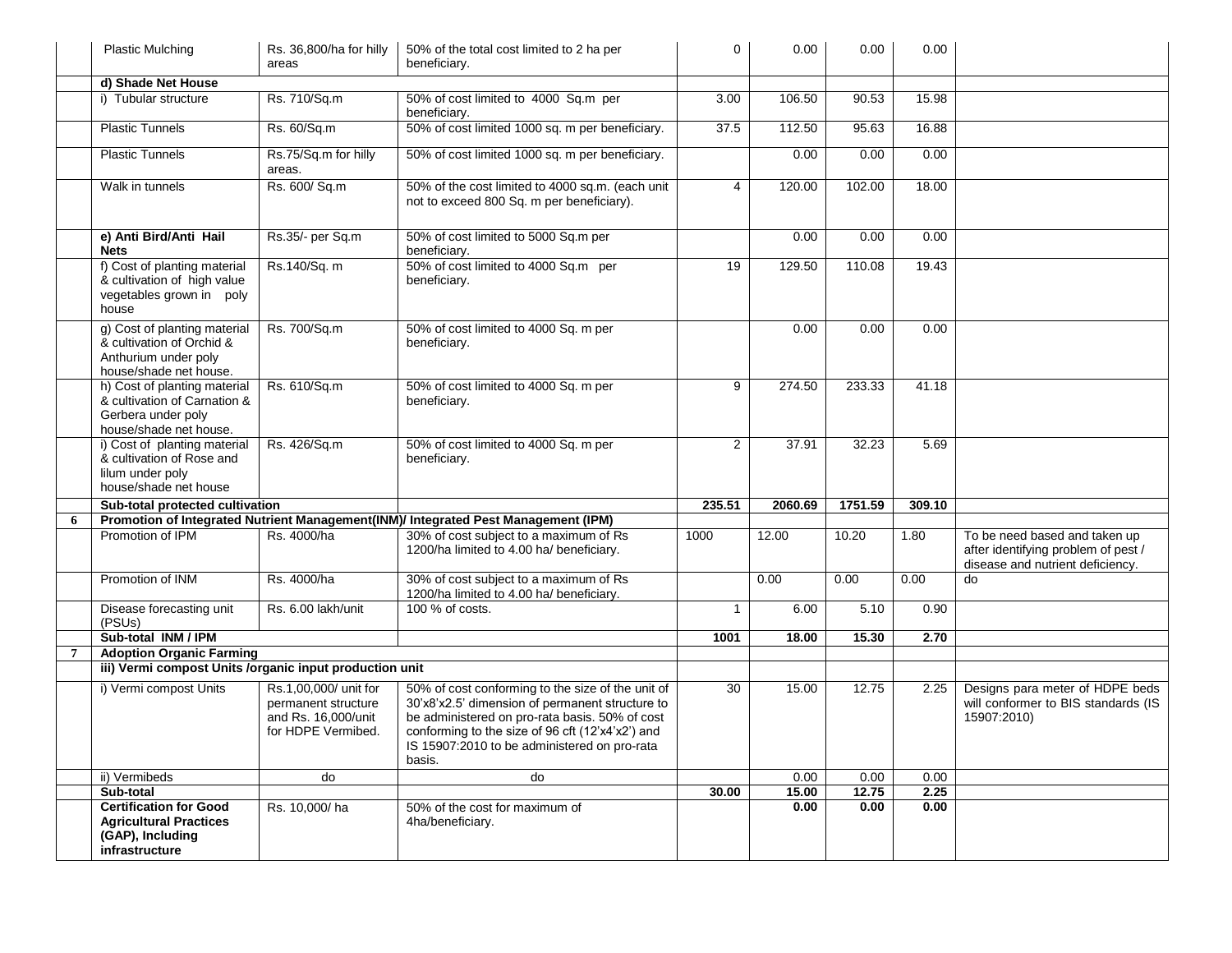|   | <b>Centre of Excellence for</b><br><b>Horticulture</b>                                          | Rs.1000.00 lakh/<br>centre    | 100% of cost to public sector. This can be<br>established through bi-lateral co-operation also.                                                                                                                                                                     | 3        | 956.00 | 812.60 | 143.40 |                                                 |
|---|-------------------------------------------------------------------------------------------------|-------------------------------|---------------------------------------------------------------------------------------------------------------------------------------------------------------------------------------------------------------------------------------------------------------------|----------|--------|--------|--------|-------------------------------------------------|
| 8 | Pollination support through beekeeping                                                          |                               |                                                                                                                                                                                                                                                                     |          |        |        |        |                                                 |
|   | Production of nucleus<br>stock (Public sector)                                                  | Rs. 20.00 lakh                | 100% of the cost.                                                                                                                                                                                                                                                   |          | 0.00   | 0.00   | 0.00   |                                                 |
|   | Production of bee<br>colonies by bee breeder                                                    | Rs. 10.00 lakh                | 40% of cost for producing min. of 2000 colonies<br>/ year                                                                                                                                                                                                           |          | 0.00   | 0.00   | 0.00   |                                                 |
|   | Honey bee colony                                                                                | Rs.2000/colony of 8<br>frames | 40% of cost limited to 50 colonies / beneficiary.                                                                                                                                                                                                                   | 20000    | 160.00 | 136.00 | 24.00  | -do-                                            |
|   | <b>Hives</b>                                                                                    | Rs 2000/ per hive.            | 40% of cost limited to 50 colonies / beneficiary.                                                                                                                                                                                                                   | 20000    | 160.00 | 136.00 | 24.00  | -do-                                            |
|   | Equipment including<br>honey extractor (4 frame),<br>food grade container (30<br>kg), net, etc. | Rs. 20,000/set                | 40% of the cost limited to one set per<br>beneficiary.                                                                                                                                                                                                              | 200      | 16.00  | 13.60  | 2.40   |                                                 |
|   | Sub-total                                                                                       |                               |                                                                                                                                                                                                                                                                     | 40200    | 336.0  | 286    | 50     |                                                 |
| 9 | <b>Horticulture Mechanization</b>                                                               |                               |                                                                                                                                                                                                                                                                     |          |        |        |        |                                                 |
|   | i) Tractor (upto 20 PTO<br>HP)                                                                  | 3.00 lakh/unit                | 25% of cost, subject to a maximum of Rs. 0.75<br>lakh/unit for general category farmers, and in<br>the case if SC, ST, Small & Marginal famers,<br>women farmers and beneficiaries in NE states.<br>35% of cost, subject to a maximum of Rs. 1.00<br>lakh per unit. | 160      | 120.00 | 102.00 | 18.00  |                                                 |
|   | ii) Power Tiller                                                                                |                               |                                                                                                                                                                                                                                                                     |          |        |        |        |                                                 |
|   | a) Power tiller (below 8<br>BHP)                                                                | 1.00 lakh per unit            | Subject to a maximum of Rs.0.40 lakh/unit for<br>general category farmers, and in the case if<br>SC, ST, Small & Marginal farmers, women<br>farmers and beneficiaries in NE states, subject<br>of a maximum of Rs. 0.50 lakh/unit.                                  | 500      | 200.00 | 170.00 | 30.00  | In lieu of Power/hydaulic operated<br>machines. |
|   | b) Power tiller (8 BHP &<br>above)                                                              | 1.50 lakh per unit            | Subject to a maximum of Rs.0.60 lakh/unit for<br>general category farmers, and in the case if<br>SC, ST, Small & Marginal farmers, women<br>farmers and beneficiaries in NE states, subject<br>of a maximum of Rs. 0.75 lakh/unit.                                  | $\Omega$ | 0.00   | 0.00   | 0.00   |                                                 |
|   | Tractor/Power tiller (below 20 BHP) driven equipments                                           |                               |                                                                                                                                                                                                                                                                     |          |        |        |        |                                                 |
|   | Land Development,<br>a)<br>tillage and seed bed<br>preparation equipments                       | 0.30 lakh per unit            | Subject to a maximum of Rs.0.12 lakh/unit for<br>general category farmers, and in the case if<br>SC, ST, Small & Marginal farmers, women<br>farmers and beneficiaries in NE states, subject<br>of a maximum of Rs. 0.15 lakh/unit.                                  | $\Omega$ | 0.00   | 0.00   | 0.00   |                                                 |
|   | Sowing,<br>b)<br>planting<br>reaping<br>and<br>digging<br>equipments                            | 0.30 lakh per unit            | Subject to a maximum of Rs.0.12 lakh/unit for<br>general category farmers, and in the case if<br>SC, ST, Small & Marginal farmers, women<br>farmers and beneficiaries in NE states, subject<br>of a maximum of Rs. 0.15 lakh/unit.                                  | $\Omega$ | 0.00   | 0.00   | 0.00   |                                                 |
|   | Plastic mulch laying<br>C)<br>machine                                                           | 0.70 lakh per unit            | Subject to a maximum of Rs.0.28 lakh/unit for<br>general category farmers, and in the case if<br>SC, ST, Small & Marginal farmers, women<br>farmers and beneficiaries in NE states, subject<br>of a maximum of Rs. 0.35 lakh/unit.                                  | $\Omega$ | 0.00   | 0.00   | 0.00   |                                                 |
|   | Self-propelled<br>iv)<br><b>Horticulture Machinery</b>                                          | 2.50 lakh per unit            | Subject to a maximum of Rs. 1.00 lakh/unit for<br>general category farmers, and in the case if<br>SC, ST, Small & Marginal farmers, women<br>farmers and beneficiaries in NE states, subject<br>of a maximum of Rs. 1.25 lakh/unit.                                 | 11       | 11.20  | 9.52   | 1.68   |                                                 |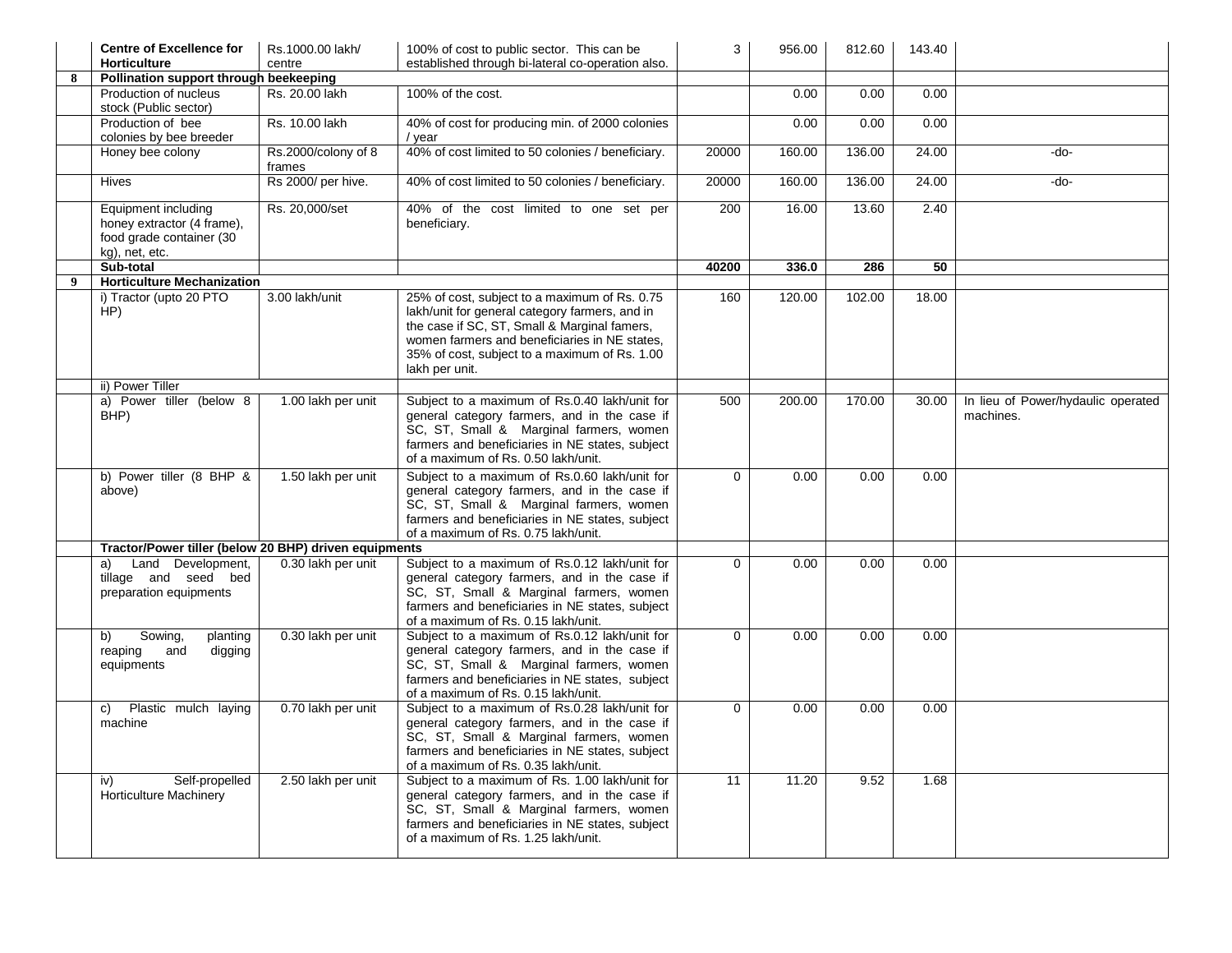|    | v) Import of new machines<br>& tools for horticulture for<br>demonstration<br>purpose<br>(Public sector)                                  | Rs. 50.00 lakh per<br>unit                                 | 100% of the total cost.                                                                                                                                   | $\overline{2}$  | 100.00 | 85.00  | 15.00  | Project to be submitted                                                                                                             |
|----|-------------------------------------------------------------------------------------------------------------------------------------------|------------------------------------------------------------|-----------------------------------------------------------------------------------------------------------------------------------------------------------|-----------------|--------|--------|--------|-------------------------------------------------------------------------------------------------------------------------------------|
|    | Sub-total                                                                                                                                 |                                                            |                                                                                                                                                           | 673             | 431.20 | 366.52 | 64.68  |                                                                                                                                     |
|    | <b>Technology</b><br><b>Dissemination through</b><br>demonstration/Front<br><b>Line Demonstration</b><br>(FLD)                            | Rs. 25.00 lakh                                             | 75 % of cost in farmers' field and 100% of cost<br>in farms belonging to Public Sector, SAUs etc.<br>No change                                            | 5               | 125.00 | 106.25 | 18.75  | Project to be submitted                                                                                                             |
| 10 | Human Resource Development (HRD)                                                                                                          |                                                            |                                                                                                                                                           |                 |        |        |        |                                                                                                                                     |
|    | HRD for Supervisors &<br>Entrepreneurs                                                                                                    | Rs. 20.00 lakh / unit                                      | 100% of the cost in first year.  In subsequent<br>years, cost of infrastructure not to be claimed.                                                        | $\mathbf{1}$    | 10.00  | 8.50   | 1.50   | Lesser unit cost prposed by state.                                                                                                  |
|    | <b>HRD</b> for Gardeners                                                                                                                  | Rs. 15.00 lakh / unit                                      | 100% of the cost.                                                                                                                                         | $\overline{2}$  | 17.00  | 14.45  | 2.55   | Lesser unit cost prposed by state.                                                                                                  |
|    |                                                                                                                                           | <b>Training of farmers</b>                                 |                                                                                                                                                           |                 |        |        |        |                                                                                                                                     |
|    | Within the State                                                                                                                          | Rs. 1000/day per<br>farmer including<br>transport          | 100% of the cost.                                                                                                                                         | 1500            | 15.00  | 12.75  | 2.25   |                                                                                                                                     |
|    | Outside the state                                                                                                                         | Project based as per<br>actual.                            | 100% of the cost.                                                                                                                                         |                 | 0.00   | 0.00   | 0.00   |                                                                                                                                     |
|    |                                                                                                                                           | (e) Exposure visit of farmers                              |                                                                                                                                                           |                 |        |        |        |                                                                                                                                     |
|    | <b>Outside the State</b>                                                                                                                  | Project based as per<br>actual.                            | 100% of the cost.                                                                                                                                         | $\Omega$        | 0.00   | 0.00   | 0.00   |                                                                                                                                     |
|    | Outside India                                                                                                                             | Rs. 4.00 lakh /<br>participant                             | Project Based. 100% of air/rail travel cost.                                                                                                              | 0.00            | 0.00   | 0.00   | 0.00   | Project to be submitted                                                                                                             |
|    |                                                                                                                                           |                                                            | Training / study tour of technical staff/ field functionaries                                                                                             |                 |        |        |        |                                                                                                                                     |
|    | Within the State                                                                                                                          | Rs.300/day per<br>participant plus<br>TA/DA, as admissible | 100% of the cost.                                                                                                                                         | 3000            | 75.00  | 63.75  | 11.25  |                                                                                                                                     |
|    | Study tour to progressive<br>States/ units (group of<br>minimum 5 participants)                                                           | Rs.800/day per<br>participant plus<br>TA/DA, as admissible | 100% of the cost.                                                                                                                                         | 50              | 2.00   | 1.70   | 0.30   |                                                                                                                                     |
|    | Outside India                                                                                                                             | Rs. 6.00 lakh /<br>participant                             | 100% of the cost on actual basis.                                                                                                                         |                 | 0.00   | 0.00   | 0.00   | Project to be submitted                                                                                                             |
|    | Sub-total                                                                                                                                 |                                                            |                                                                                                                                                           | 4553            | 119.00 | 101.15 | 17.85  |                                                                                                                                     |
| 11 |                                                                                                                                           | <b>INTEGRATED POST HARVEST MANAGEMENT</b>                  |                                                                                                                                                           |                 |        |        |        |                                                                                                                                     |
|    | Pack house / On farm<br>collection & storage unit                                                                                         | Rs. 4.00 lakh/unit with<br>size of 9Mx6M                   | 50% of the capital cost.                                                                                                                                  | 100             | 200.00 | 170.00 | 30.00  | Minutes of SLEC meeting to be<br>submitted along with details of<br>beneficiareis, locaiton, etc to<br>facilitate release of funds. |
|    | Integrated pack house with<br>facilities for conveyer belt,<br>sorting, grading units,<br>washing, drying and<br>weighing.                | Rs. 50.00 lakh per<br>unit with size of<br>9Mx18M          | Credit linked back-ended subsidy @ 35% of<br>the cost of project in general areas and 50% of<br>cost in case Hilly & Scheduled areas, per<br>beneficiary. | $\mathbf{1}$    | 17.50  | 14.88  | 2.63   |                                                                                                                                     |
|    | <b>Cold Storage (Construction, Expansion and Modernisation)</b>                                                                           |                                                            |                                                                                                                                                           |                 |        |        |        |                                                                                                                                     |
|    | i) Cold storage units Type<br>1 - basic mezzanine<br>structure with large<br>chamber (of >250 MT)<br>type with single<br>temperature zone | Rs. 8,000/MT, (max<br>5,000 MT capacity)                   | Credit linked back-ended subsidy @ 35% of<br>the cost of project in general areas and 50% of<br>cost in case Hilly & Scheduled areas, per<br>beneficiary. | 10 <sup>1</sup> | 726.00 | 617.10 | 108.90 | Lesser unit cost prposed by stste.<br>Project to be submitted.                                                                      |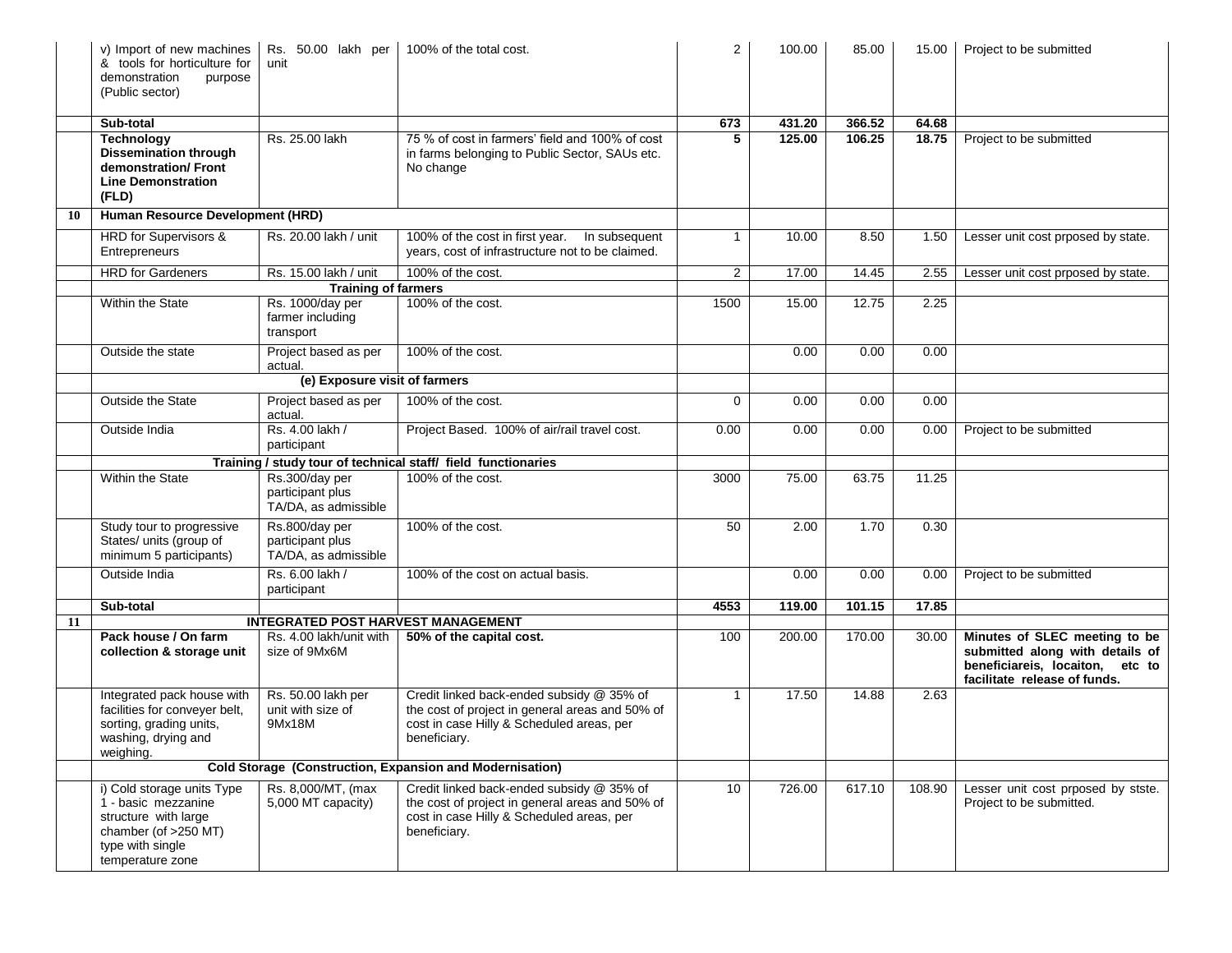|    | ii) Cold Storage Unit Type<br>2 - PEB structure for<br>multiple temperature and<br>product use, more than 6<br>chambers (of $<$ 250 MT)<br>and basic material<br>handling equipment. | Rs. 10,000/MT, (max<br>5,000 MT capacity)                                                                                                                                                                                                                              | Credit linked back-ended subsidy @ 35% of<br>the cost of project in general areas and 50% of<br>cost in case Hilly & Scheduled areas, per<br>beneficiary.    | $\mathbf{1}$   | 100.00  | 85.00   | 15.00  | Lesser unit cost prposed by stste.<br>Project to be submitted.                                                                         |
|----|--------------------------------------------------------------------------------------------------------------------------------------------------------------------------------------|------------------------------------------------------------------------------------------------------------------------------------------------------------------------------------------------------------------------------------------------------------------------|--------------------------------------------------------------------------------------------------------------------------------------------------------------|----------------|---------|---------|--------|----------------------------------------------------------------------------------------------------------------------------------------|
|    | iii) Cold Storage Units<br>Type 2 with add on<br>technology for Controlled<br>Atmosphere                                                                                             | <b>Additional Rs.</b><br>10,000/MT for add on<br>components of<br>controlled<br>atmosphere<br>technology. Details<br>are as per Appendix<br>- 11                                                                                                                       | Credit linked back-ended subsidy @ 35% of<br>the cost of project in general areas and 50% of<br>cost in case Hilly & Scheduled areas, per<br>beneficiary.    | $\mathbf{0}$   | 0.00    | 0.00    | 0.00   |                                                                                                                                        |
|    | Technology induction and<br>modernisation of cold-<br>chain                                                                                                                          | Max Rs. 250.00 lakh<br>for modernization of<br>PLC equipment,<br>packaging lines, dock<br>levelers, advanced<br>graders, alternate<br>technologies,<br>stacking systems,<br>modernization of<br>insulation and<br>refrigeration, etc.<br>Details are in<br>Appendix-II | Credit linked back-ended subsidy @ 35% of<br>the cost of project in general areas and 50% of<br>cost in case Hilly & Scheduled areas, per<br>beneficiary.    | 3              | 105.00  | 89.25   | 15.75  | Lesser unit cost prposed by stste.<br>Project to be submitted.                                                                         |
|    | C.A/M.A. Storage units -                                                                                                                                                             | Rs. 32,000/ MT for<br>5000 MT capacity                                                                                                                                                                                                                                 | Credit linked back-ended subsidy @40% of the<br>cost of project in General areas.                                                                            |                | 0.00    | 0.00    | 0.00   | Project to be submitted                                                                                                                |
|    | Refer vans/containers<br>(general areas)                                                                                                                                             | Rs. 26.00 lakh for 9<br>MT (NHM &<br>HMNEH), and prorata<br>basis for lesser<br>capacity, but not<br>below 4 MT.                                                                                                                                                       | Credit linked back-ended subsidy @ 35% of<br>the cost of project in general areas and 50% of<br>cost in case of Hilly & Scheduled areas, per<br>beneficiary. | $\Omega$       | 0.00    | 0.00    | 0.00   | Project to be submitted                                                                                                                |
|    | Ripening chamber<br>project in general areas                                                                                                                                         | Rs. 1.00 lakh/MT,<br>limited to 300<br>MT/ben.                                                                                                                                                                                                                         | -do-                                                                                                                                                         | $\overline{7}$ | 126.00  | 107.10  | 18.90  | Lesser unit cost prposed by stste.<br>Project to be submitted.                                                                         |
|    | Evaporative / low energy<br>cool chamber (8 MT)                                                                                                                                      | Rs. 5.00 lakh/unit                                                                                                                                                                                                                                                     | 50% of the total cost.                                                                                                                                       | $\Omega$       | 0.00    | 0.0     | 0.0    | Minutes of SLEC meeting to be<br>submitted along with details of<br>beneficiareis, locaiton,<br>etc to<br>facilitate release of funds. |
|    | <b>Primary/ Mobile / Minimal</b><br>processing<br>unit/Preservation unit                                                                                                             | Rs. 25.00 lakh/unit.                                                                                                                                                                                                                                                   | Credit linked back-ended subsidy @ 40% of<br>the capital cost of project in general areas and<br>55% in case of Hilly & Scheduled areas, per<br>beneficiary. | 2              | 11.00   | 9.35    | 1.65   | Project to be submitted                                                                                                                |
|    | Low cost onion storage<br>structure (25 MT)                                                                                                                                          | Rs. 1.75 lakh/per unit                                                                                                                                                                                                                                                 | 50% of the total cost.                                                                                                                                       | $\overline{1}$ | 0.88    | 0.74    | 0.13   | Minutes of SLEC meeting to be<br>submitted along with details of<br>beneficiareis, locaiton,<br>etc to<br>facilitate release of funds. |
|    | Sub-total                                                                                                                                                                            |                                                                                                                                                                                                                                                                        |                                                                                                                                                              | 125            | 1286.38 | 1093.42 | 192.96 |                                                                                                                                        |
| 12 | <b>Functional Infrastructure for:</b>                                                                                                                                                |                                                                                                                                                                                                                                                                        | ESTABLISHMENT OF MARKETING INFRASTRUCTURE FOR HORTICULTURAL PRODUCE                                                                                          |                |         |         |        |                                                                                                                                        |
|    |                                                                                                                                                                                      |                                                                                                                                                                                                                                                                        |                                                                                                                                                              |                |         |         |        |                                                                                                                                        |